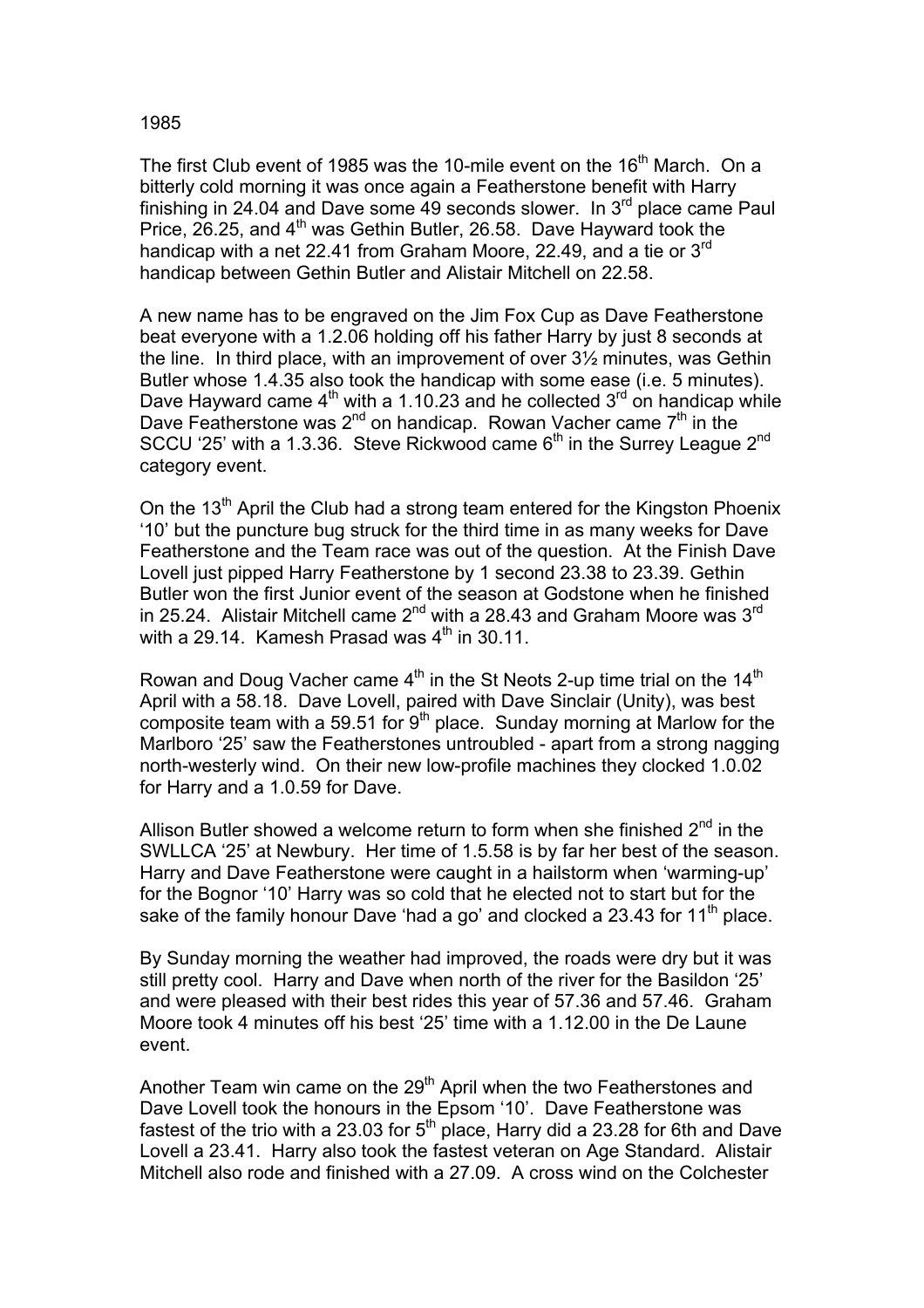road slowed times in the Viking '25'. Harry Featherstone only managed a 1.0.07 for 5<sup>th</sup> fastest and fastest veteran on Age Standard. Jack Platts finished in 1.4.44.

On Thursday 2<sup>nd</sup> May the Surrey League held its first race on the M25. No, that is not a misprint! The section of the M25 around what is now the Leatherhead Junction (Junction 8) was completed far in advance of the section to the A3 or the other way to the top of Reigate Hill. Keith Butler had received permission to use the road from Messrs Balfour Beaty until the other sections had been completed – probably until August 1985. In this handicap race Gethin Butler came  $4<sup>th</sup>$  on the 4.5-mile circuit. Keith was rather amused to have to sign an indemnity in case he and the riders damaged the Motorway!

The Club '10' on the morning of the  $4<sup>th</sup>$  May was probably the best morning of the season. The Blah reports that 6 of the 14 riders produced personal best rides and that there were 3 scratchmen and 1 with only 15 seconds handicap. It was to be a close call for the winner. So it proved. Harry Featherstone was fastest with a 22.22 followed by Dave Lovell, 22.41, Dave Featherstone 22.52, Rowan Vacher 23.04, Gordon Button 23.46 and Gethin Butler  $6<sup>th</sup>$  in a new Junior Record of 23.52. This broke his father's record of 24.06 set in 1956! Riders whose times had been done earlier in the year on slow or hard mornings dominated the handicap. Making the most of the condition was Simon Pipe whose personal best of 24.38 was brought down to 19.08 by his allowance, Kamesh Prasad's 26.05 to 19.35 and Graham Moore's 26.16 to 20.16. Harry and Dave Featherstone went down to the New Forest on the Sunday. Harry came 4<sup>th</sup> and was fastest veteran in the Bournemouth Arrow '25' with a 58.13 whilst Dave was a few, unrecorded, seconds slower.

Harry Featherstone also picked up the fastest veterans prize in the Catford '10' run on the 11<sup>th</sup> May with a 23.32 whilst Rowan Vacher finished in 24.08. Paul Price rode the Bath Road Hilly '50' and completed this rather difficult race in 2.22.00.

If the  $4<sup>th</sup>$  of May was a glorious morning of personal bests the Club '25' of the  $12<sup>th</sup>$  May was a morning of personal worsts. A strong and cold north-easterly wind was blowing down the Dorking road making the way back from the turn rather difficult. Gethin Butler was timed in with a 1.6.14 and this ensured he took the handicap as well. In  $2^{nd}$  place came Gordon Button with a 1.7.04 and he was 2<sup>nd</sup> on handicap as well. Third was Jack Platts, just back from a holiday in the sun and not a happy man, 1.10.27 and  $4<sup>th</sup>$  place and 3<sup>rd</sup> on handicap went to Dave Hayward with a 1.10.35. The other times are listed on the results page to spare the riders blushes. Only 9 of the 53 riders on the Start Sheet beat 1.10 for the distance! Harry Featherstone was in the High Wycombe '25' coming home in  $10<sup>th</sup>$  place with a 58.23 and Dave Featherstone finished in 59.56. Rowan Vacher came  $7<sup>th</sup>$  in the Tooting Sporting 42 event. Paul Price rode the New Forest '64' taking 2.45.29 for the distance.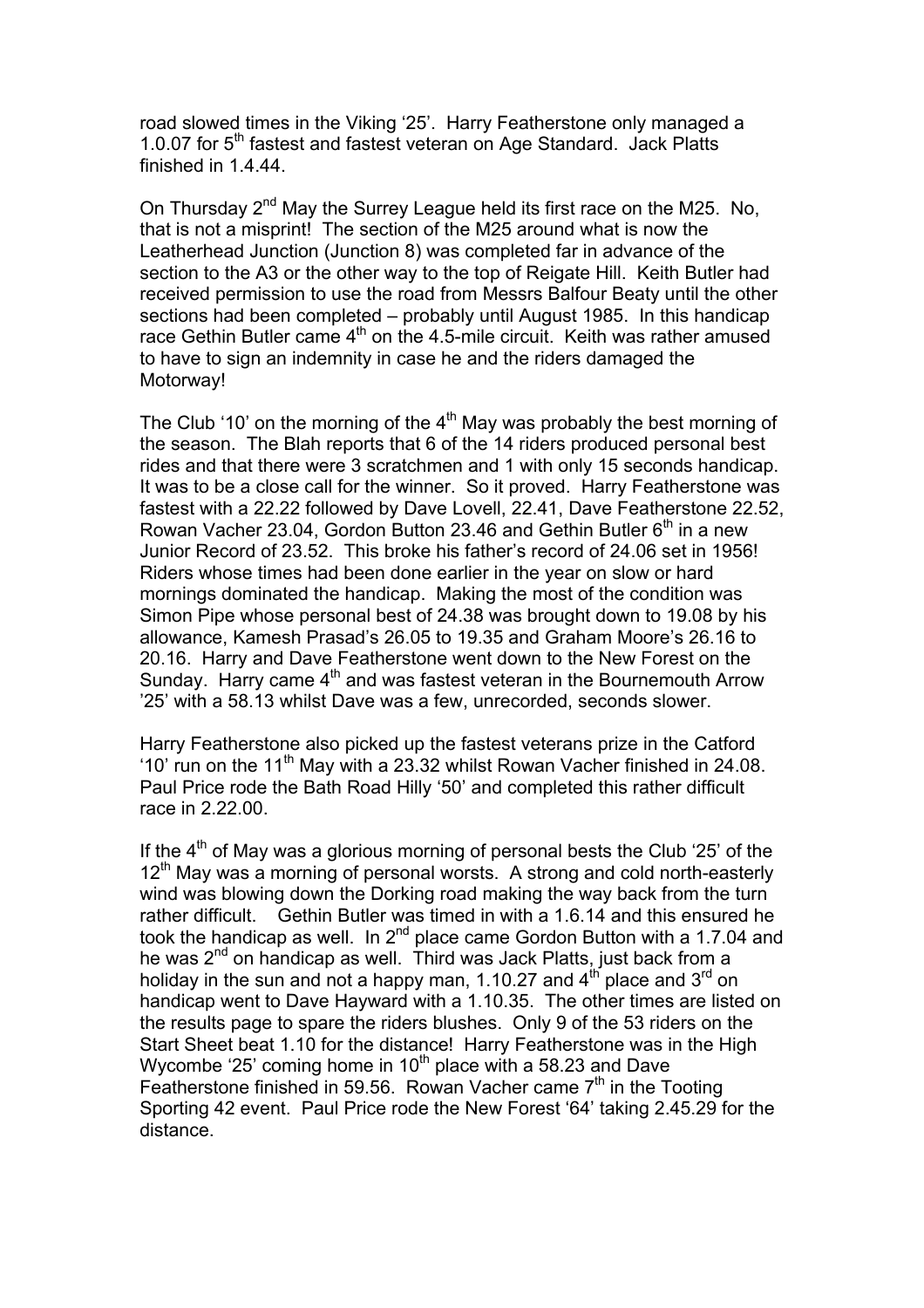In the Redmon '10' Dave Hayward clocked 26.53 and Graham Moore 28.49. Allison Butler rode the Islington Ladies 2-day Stage race finishing amongst the minor prize winning placings. She also had a  $1<sup>st</sup>$  and  $2<sup>nd</sup>$  place in the Ladies events at Herne Hill last Monday.

The Crystal Palace Circuit events promoted by the Paragon had a glorious evening! Rain, rain and yet more rain! Of the 22 entries for the Under 16s races only 9 started and of the 97 Senior riders only 29 started. Spencer Wingrave (Old Kent) won the Schoolboys race from A Grainger (SWRC) and A Suckling (Surrey Road). The Senior race was shortened from 25 to 20 laps. Paul Rodgers (VC St Raphael) came 1<sup>st</sup> with A Elderfield (Gemini) 2<sup>nd</sup> and J Wallis (North Road)  $3^{rd}$  and Barry Clarke (Surrey Road) in  $4^{th}$  place.

With warmer weather making life much more pleasant times began to improve. On the 18<sup>th</sup> May Dave Lovell came  $5<sup>th</sup>$  in the SECA '10' with a 22.12 leading in Dave Featherstone on 22.58, Dave Hayward a personal best of 25.13 and Alistair Mitchell also on a personal best of 25.38. Harry Featherstone was in the veterans section and he finished  $2<sup>nd</sup>$  just 2 seconds slower than Salter (Thanet) in 22.20 but he did take fastest on Age Standard.

On the Sunday Dave Featherstone finished in front of Harry with a 57.51 to 58.19. Paul Price rode the Redmon Hilly '73' completing the course in 3.7.05. Stuart Millington's time is recorded as 3.49.21, which is nothing to write home about until you read at the bottom of the result sheet that he had a 25.30 late start! Allison Butler rode the Monday Competition at Herne Hill and had another  $1<sup>st</sup>$  in a 6-lap points race and  $2<sup>nd</sup>$  in an unknown distance event.

Dave Featherstone clocked an excellent 57.40 in the Colchester Rovers '25' and Pete Ansell did a 59.22 for his first race of the year. Dave rode the SCCU  $\frac{20}{100}$  the following day and came  $4^{\text{th}}$  with a 2.6.21. Rowan Vacher did a 2.7.47 for 5<sup>th</sup> place but Paul Price 'died' over the last 12 miles into the wind and clocked a 2.24. Those riding the Surrey Road CC '25' also picked a hard morning for the course. Pete Ansell came in with a 1.3.16 and Jack Platts a 1.3.26. This took the fastest veterans and best on Age Standard prizes. Les Black, having missed the whole of 1984, rode the Polytechnic '25' and was pleased with his 1.3.15. Harry Featherstone came  $6<sup>th</sup>$  in the Bournemouth Jubilee '25' with a 56.29 that also took the veterans Age Standard prize.

Saturday 15<sup>th</sup> June was Moet & Chandon Champagne Meeting at Herne Hill promoted by Graham Bristow. As it was held on a Saturday the heats to the various races were held in the morning with the main meeting in the afternoon. Between the two our Vice-President Charlie Bowtle and his associates in the Southern Veterans Cycle Club put their collection of vintage machines on display and had many of them parading on the track. Highlight of this was, from Norwood Paragon eyes, was the Butler family on a 'quad'. Keith steering with Allison and Gethin behind him and Megan perched on the back! The racing, as usual, was first class.

The 500m Handicap for the Stan Harrison Salver went to Robert Mitchell (Kettering Friendly) from Alistair Watsdon (City of Edinburgh) and Michael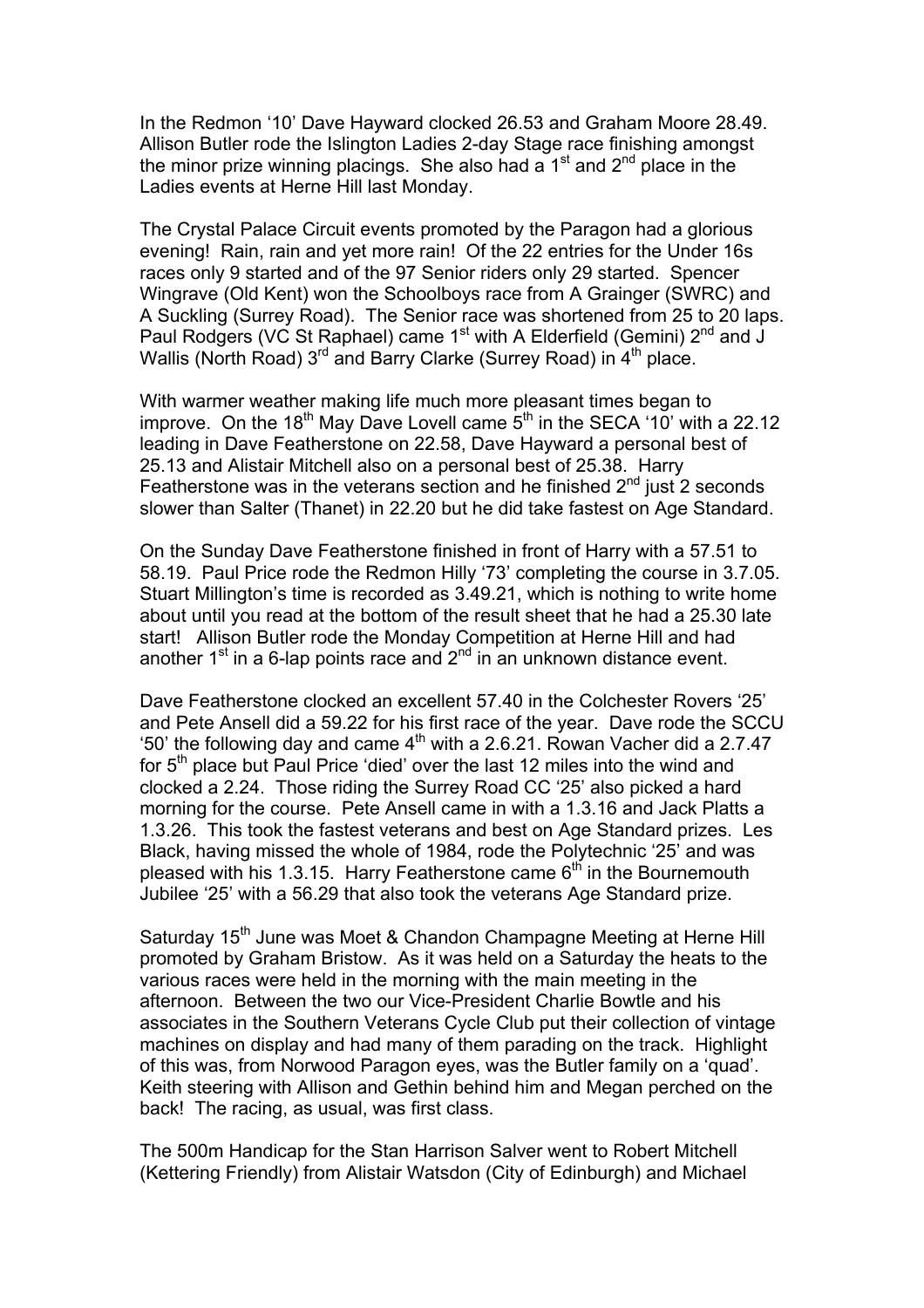Borman (IVC Nottingham). The Devil Take the Hindmost was won by Mark Noble (Team Zoyland) from Chris Lillywhite (Dinnington RC) and Terry Taylor (Team Haverhill). Alistair Watson also won the 20 laps scratch run off in a very fast 12.36. Nick Faint (Highgate) came  $2^{nd}$  and Phil Watkins (Old Portlians) 3<sup>rd</sup>. The Robin Buchan Memorial 10-minute pursuit had only three riders left on the track at the end. Pete Sanders (Manchester Whs) came first with 4 miles 1257 yards with Mark Noble  $2^{nd}$ , 4 miles 1036 yards, and Ray Hughes (Clarence)  $3^{rd}$  4 miles 877 yards. Terry Taylor also won the 20 laps Points race from Nigel Dean (Spenco) and Steve Gowar (South Western RC).

The Professionals had their Omnium with a Keirin, Italian Pursuit, Derny paced race and devil take the Hindmost. The two teams were Tony Doyle, Glen Mitchell and Tony James representing Great Britain against Danny Clark, Garry Wiggins (both from Australia) and Michael Marcusson (Denmark). Danny Clark won the Keirin from Tony Doyle and Glen Mitchell. The GB Team won the Italian Pursuit by 1 second. The GB Team also dominated the Devil with Tony James winning from Glen Mitchell and Tony Doyle 3<sup>rd</sup>. Tony Doyle then won the Derny paced race from Danny Clarke and Glen Mitchell. The GB Team took the Honours.

The Grand Prix of London Sprint went to Alistair Watson beating John Arkwright (GB & Highgate) and Robert Mitchell in the Final after having to 'come back' through the repechage heats.

The final race was the Moet & Chandon 10 miles. It was a classic. Tony Doyle punctured but was allowed three laps to get back in which he did so. He then launched the decisive attack with 17 laps to go. Danny Clark, Guy Rowlands and Chris Lilleywhite went with him. Rowlands could not hold the paced and slipped back whilst Tony James crossed the gap to join the leaders. Fast and furious was the pace with Tony Doyle attacking again with 3½ laps remaining and only Danny Clark able to stay with him. They came shoulder to shoulder down the home straight with Danny Clark just getting his wheel in front winning again in the record time of 20.37. Just behind a similar race was on for 3<sup>rd</sup> place with Chris Lilleywhite just getting the better of Tony James.

Pete Ansell did a 59.56 in the  $29<sup>th</sup>$  Whs '25' and Jack Platts a personal best of 1.14.03 in the Essex Roads '30'. Harry Featherstone came  $4^{th}$  in the South Eastern '25' with a 58.49 with Rowan Vacher on 1.0.55 and Jack Platts a 1.1.46 for  $2^{nd}$  fastest team. Paul Price put up a personal best in the Sussex CA '50' with a 2.3.19. Staurt Millington did his personal best in the Wessex '50' where he was timed in at 2.15.18 whilst Paul Price did a 2.16.48 including time off the bike changing a tyre.

The Evening '10' had nine takers of whom Rowan Vacher was fastest in 24.03. Paul Price came in with a personal best of 24.12 for  $2<sup>nd</sup>$  place and Dave Lovell was 3<sup>rd</sup> with 24.29. In the SECA '10' on Saturday afternoon in the rain Gethin Butler did a 25.40, Dave Hayward 26.08 (that also took  $4<sup>th</sup>$ handicap prize) and Allison Butler a 28.27 for second fastest lady.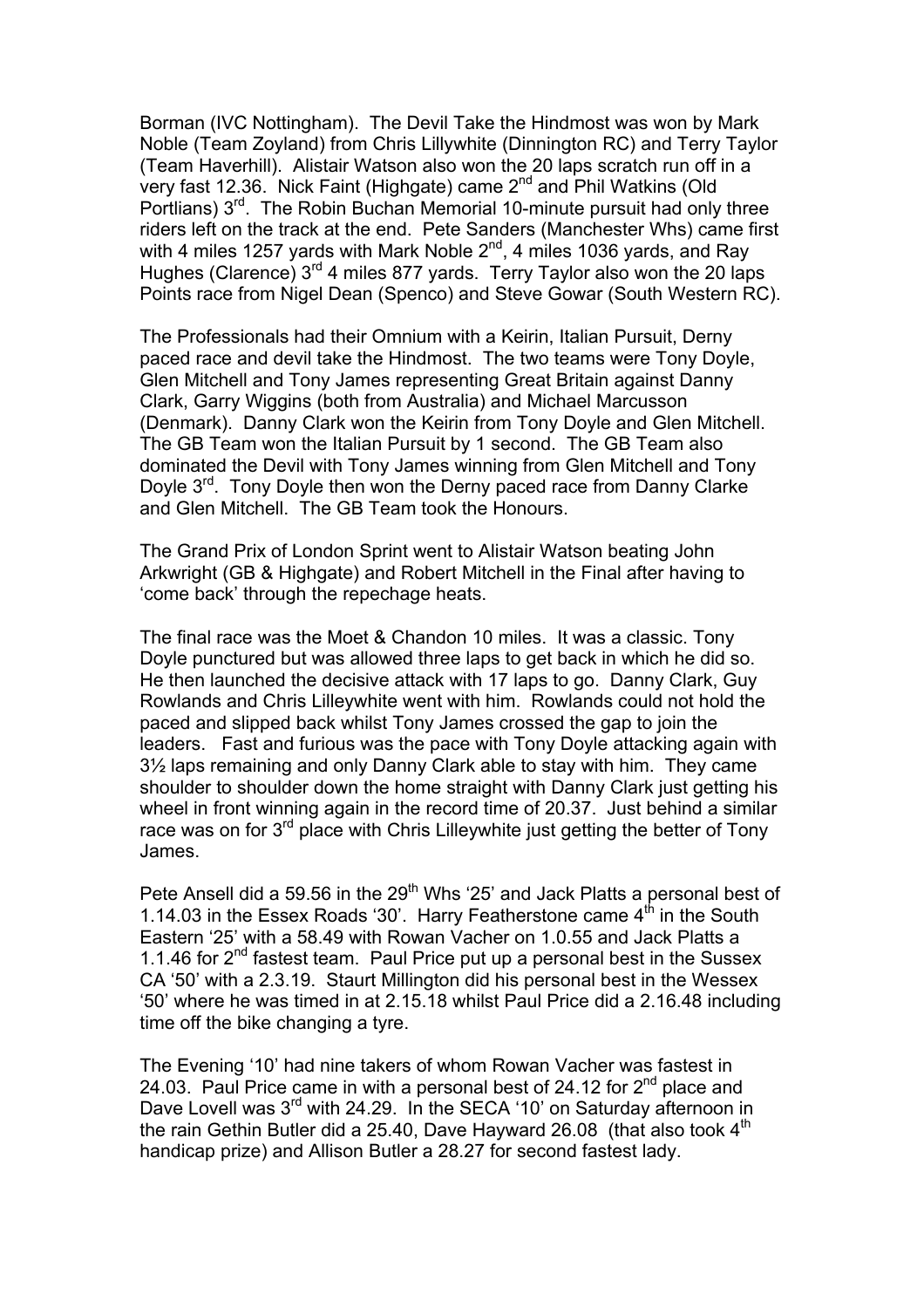The Frank Southall '50' was held on the 23<sup>rd</sup> June on a new course south of Buck Barn on the A24. The riders had to face near gale force winds out to the far turn so times were somewhat slower than expected. Jeremy Short (Antelope) proved to be the fastest with a 2.1.38. Harry Featherstone, who would love to win this race, had to be content with  $2<sup>nd</sup>$  place with his 2.2.18. Gareth Earwicker (Wren Whs) was 3<sup>rd</sup>. The Paragon did at least take the Team prize with Harry being backed up by Paul Price, 2.6.38, and Dave Featherstone, 2.7.04. Jack Platts came in with a 2.9.28 and Stuart Millington produced another personal best of 2.13.48 on a particularly hard day. The first prize apart Harry Featherstone took most of the other prizes especially in the Surrey/Sussex veteran's event run in conjunction with our Open. Harry was best of Age Standard, had fastest actual time and with Jack Platts the fastest team of two on Age Standard and on actual time. The handicap awards went to A Hardy (Portsmouth NE) H Nesser (Epsom) and P Woods (Havant). In the Balham '10' Dave Lovell did a 23.03 for  $6<sup>th</sup>$  fastest time, Gethin Butler got close to his Junior Record with a 24.12 for 13<sup>th</sup>, Dave Hayward put up a personal best of 24.57 ( $25<sup>th</sup>$ ) and Allison Butler a 26.23 for 2<sup>nd</sup> fastest lady prize.

In the Redhill '10' Dave Featherstone was our best rider in  $10<sup>th</sup>$  place with a 23.47 in front of Paul Price  $(15<sup>th</sup>)$ , 24.13, Gethin Butler 24.25, Allison Butler 28.00 and Graham Moore 29.19. Allison Butler won the women's 4-lap scratch at the Monday Competition meeting at Herne Hill.

The Club Open '25' for the Robin Buchan Silver Salver was held on the 30<sup>th</sup> June with Dave Hayward having the 'honour' to be No. 1 on the Start Card. Fastest time of the morning and winner of the Salver was scratchman Steven Barnes (Lewes Wanderers) in a time of 57.14. In 2<sup>nd</sup> place came Ian Silvester (Unity) with a 57.58 and in  $3^{rd}$  place was Cliff Dent  $(34^{th}$  Nomads) with a 58.51. Of the Paragon riders Harry Featherstone came 5<sup>th</sup> in 59.08, Gethin Butler surprised everyone, except those who he had been training with, by finishing with a personal best of 1.0.48 for  $8<sup>th</sup>$  place. Dave Featherstone came  $12^{th}$  in 1.0.54, Jack Platts  $16^{th}$  in 1.1.53, Pete Ansell 18<sup>th</sup> in 1.2.07; Dave Hayward clocked a personal best of 1.6.50 and Allison Butler a 1.9.51. The Paragon won the Team race; Allison Butler was fastest lady, Gethin Butler, thanks to a 10.30 allowance, won the handicap by nearly 2 minutes with Dave Hayward in  $3<sup>rd</sup>$  place. O. Smallman, Twickenham took  $2<sup>nd</sup>$  on handicap to spoil a complete Paragon benefit.

Oliver Penny, son of John Penny (Willesden and former BBAR man) has come over to England from Switzerland for a family holiday and started his English career with a  $3<sup>rd</sup>$  place in the Southern Velo  $3<sup>rd</sup>$  category and junior race over 45 miles on the Smallfields circuit. In the Club '10' with the CDCA Combine Harry Featherstone made fastest time with a 22.44 followed by Gethin Butler, 24.35, and Dave Hayward 24.52. Dave won the Handicap from Harry with this personal best ride. Stuart Millington also produced a personal best of 26.00 for  $4<sup>th</sup>$  fastest. Paul Price was concentrating on the longer distances and with some success. He came  $3<sup>rd</sup>$  in the Sussex CA '100' with a personal best ride by some 23 minutes of 4.21.41.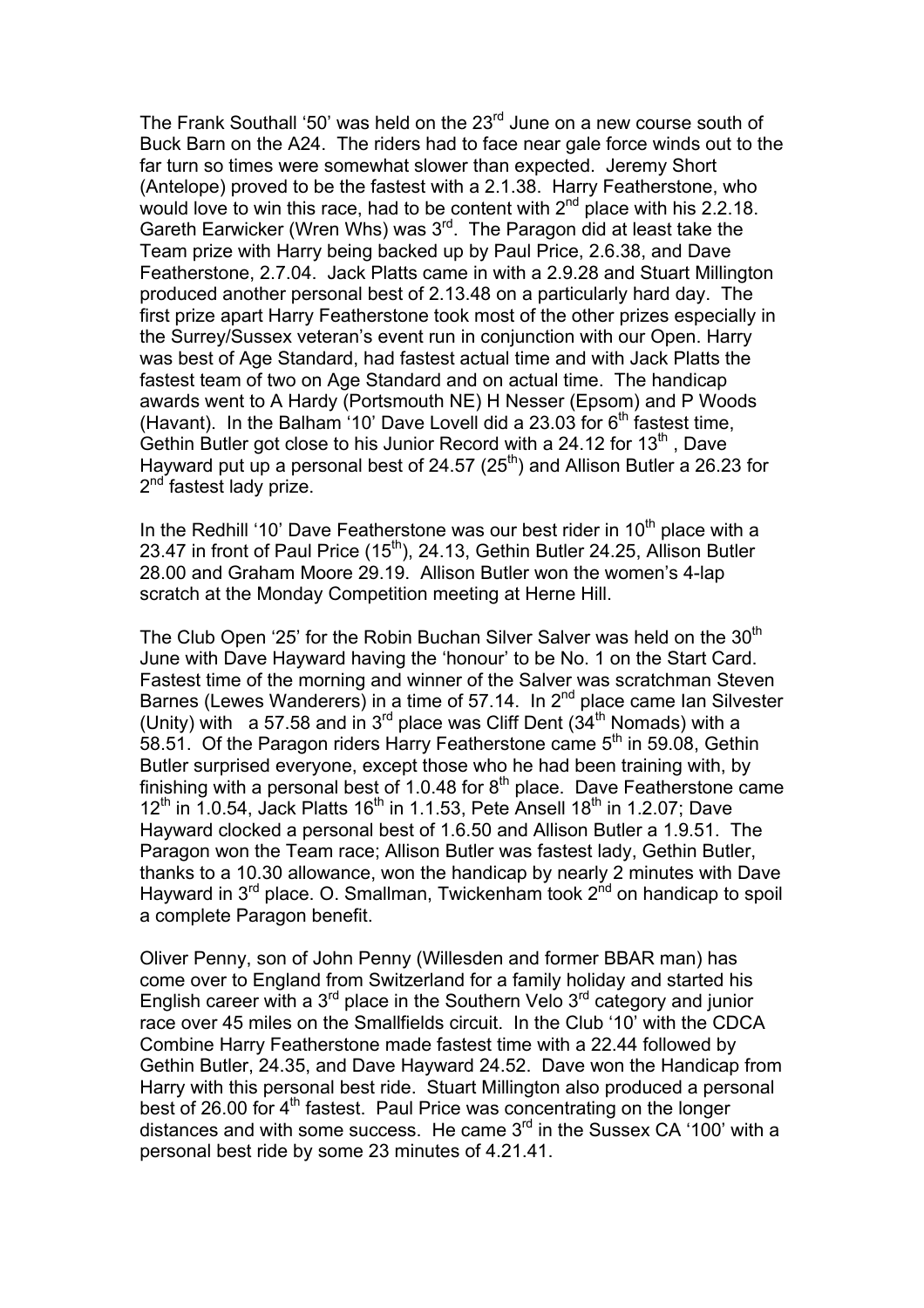Harry Featherstone made a wise choice when he entered the ECCA '50' the light north-easterly winds were ideal for the Colchester Road and clocked a season's best of 1.56.25. Pete Ansell was not far back with a 1.58.52 for his first ride at the distance this year. It was unfortunate that the Club had no third man for a 2.3.12 would have broken the Club Team Record. Jack Platts was fastest Paragon in the CDCA '25' with a 1.2.30 that ensured he took the trophy for the best on Age Standard. Dave Hayward and Stuart Millington also rode this event and both improved. Dave came down to a 1.5.08 and Stuart to a 1.5.17. Gethin and Allison Butler rode the Farnborough & Camberley '25'. Gethin finished  $14<sup>th</sup>$  with a 1.1.52 and took the Group C award. Allison finished with a 1.10.53.

The 9<sup>th</sup> July was Inter-Club '10' night against the Addiscombe. It was blessed with a fine night and the troops rose to the occasion, as they so often do when riding against the Addiscombe, with a host of personal best rides at the distance. Harry Featherstone put up the fastest time of the night with a 21.52, an excellent ride for the Dorking course. Second fastest and in a new Junior Record time was Gethin Butler with a 23.08. Then in a series of personal bests came Paul Price 23.34, Jack Platts 23.46, Stuart Millington 24.30, Dave Hayward 24.31, Graham Moore 25.40 and Allison Butler 25.41. Most unusually it was Vin Callanan who brought up the rear but he had ridden his fastest '10' for many a year of 25.45. The Paragon won the team race with 2.21.21 to the 2.25.53 of the Addiscombe. The Handicap went to Stuart Millington from Vin Callanan with Graham Moore in  $3<sup>rd</sup>$  place.

On Thursday evening Oliver Penny, Gethin Butler and Graham Moore rode the Surrey League handicap on the M25. Oliver finished somewhere in the second group, Gethin punctures and retired and Graham was tailed off on the last lap when the hammer went down. On returning to the Clubroom after the race Graham was told that he looked tired and was the race hard? "The race was not too hard – the hard part was coming back from the Finish to the Clubroom with Gethin"!

Dave Lovell won the evening '10' on the Godstone course in 23.11 from Gethin Butler, 24.29 and Dave Hayward 3<sup>rd</sup> in 25.19. In 5<sup>th</sup> place was a newcomer to the Club. A certain Chris Marshall, of whom more anon, rode his first bike race and took 26.47 for the 10 miles.

In the 34<sup>th</sup> Nomads '10' Harry Featherstone clocked 22.40 and Dave Hayward 24.06. Oliver Penny rode the Guildford Town Centre race and finished 11<sup>th</sup>. He also rode the Farnborough & Camberley '10' and did well finishing  $13<sup>th</sup>$  in 24.01. Allison Butler won a ladies Omnium in the SCCU Meeting at Herne Hill during the week. Paul Price came  $16<sup>th</sup>$  in the Belle Vue '50' in 2.9.53

The Paragon had a strong team entered in the Unity '25' on the  $21<sup>st</sup>$  July but a westerly cross-wind put pay to ultra fast times. As it was Harry Featherstone came in with a 56.28, Pete Ansell did a 57.56 and Jack Platts did a season's best of 59.08. Paul Price was timed in with a 2.5.42 in the New Forest '50'. Stuart Millington was the only Paragon rider in the SCCU and Club '100' but he came home with a personal best of 4.49.23 to take  $10<sup>th</sup>$  place and the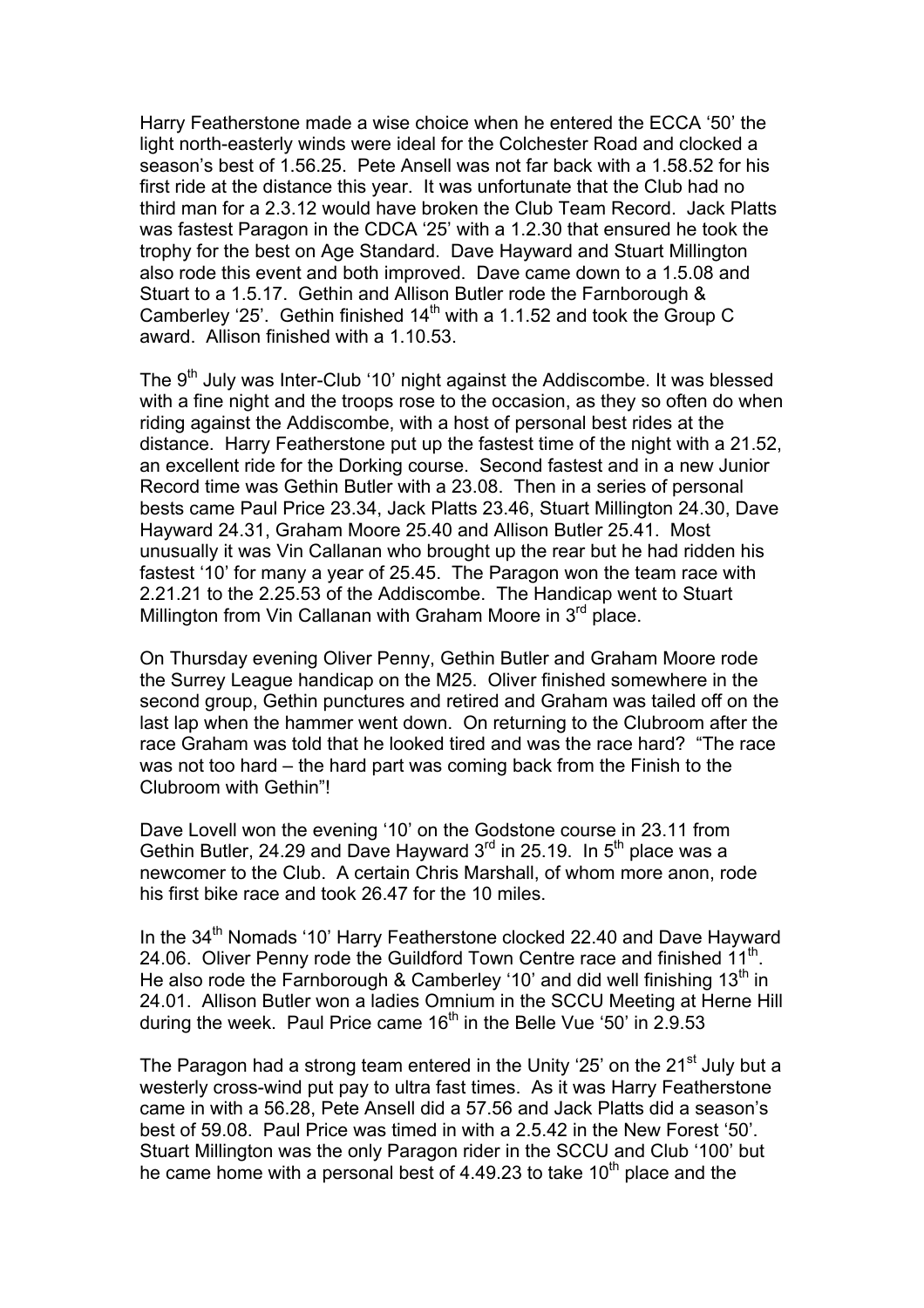Goss Green Cup. It also ensures that he wins the Club Events Championship.

Harry Featherstone came  $2^{nd}$  in the Ashford Whs '10' with a 23.13. Not his best at the distance but an excellent ride on a 'lanes' course when the intended course was ruled out through road works. He did collect the  $1<sup>st</sup>$  on Age Standard award as compensation. At the GLC Championships at Herne Hill Allison Butler came  $3<sup>rd</sup>$  in the Ladies Sprint but was brought down in the 10 lap scratch suffering grazed knuckles, back and hip. Gethin Butler was using Allison's bike in the GLC Championship. He took a  $4<sup>th</sup>$  place in the Junior Pursuit but found the gearing too low for the 10 miles scratch. Stuart Millington did a 24.46 in the Surrey Road CC '10'.

Jack Platts won the Bec Veterans '25' with a 1.2.37 and took  $2^{nd}$  on Age Standard on a wet, miserable morning. Those riding the Essex Roads '50' also had a miserable morning although not all of it was down to the weather. Harry Featherstone 'only' managed a 1.59.31. Paul Price was the only happy one with a personal best of 2.2.19. Dave Featherstone punctured in the race and had another as he rode back to the car after abandoning. Pete Ansell had to change a tubular with less than 2 miles to go but still managed to do a 2.3.34. Allison Butler, in spite of the cuts and bruises from Saturday's crash, took a 10<sup>th</sup> place in the 50 miles Jo Bruton race on the Crowhurst circuit.

Paul Price won the evening '10' with a 23.36 beating Gethin Butler, 24.23, and Stauart Millington 24.48. Chris Marshall improved to a 25.57 for  $4<sup>th</sup>$  place.

Stuart Millington rode the Sussex CA 12-hour event held on the 11<sup>th</sup> August. He only covered 219.4 miles but it earned him  $6<sup>th</sup>$  place. It was a day of continuous rain and Stuart was knocked from his bike and lost some time before he could continue. It was a very commendable effort in the circumstances. Dave Featherstone finished the Fareham Whs '25' with a 1.1.05 his team-mates Harry and Pete Ansell both punctured. Jack Platts took 3<sup>rd</sup> place in both Scratch and Age Standard sections of the Surrey/Sussex veterans '25' with a 1.3.44.

Gethin and Allison Butler rode the Old Portlains '10' in heavy rain and were the only riders from the six Paragon entrants to do so. Gethin finished  $14<sup>th</sup>$  in 24.44 and Allison in 28.06. On Sunday morning Allison, Paul Price and Stuart Millington rode the East Sussex '50' and had a wet start to their morning although the sun came out before the finish. All three of them had tyre trouble. Paul persevered and arrived at the Finish in 2.14.05 but was  $8<sup>th</sup>$  for his pains. Stuart gave the morning best after his punctures. Allison had trouble removing a well stuck on tubular and lost considerable amounts of time. She was very pleased when Keith Butler drove up as she thought he would give her a lift. Instead he finished off the change, pumped up the tyre, fitted the wheel back into the bike and pushed Allison back into the race. Words failed her! However although Allison's 2.42.03 did not rate amongst her most prestigious rides she still won the fastest lady prize!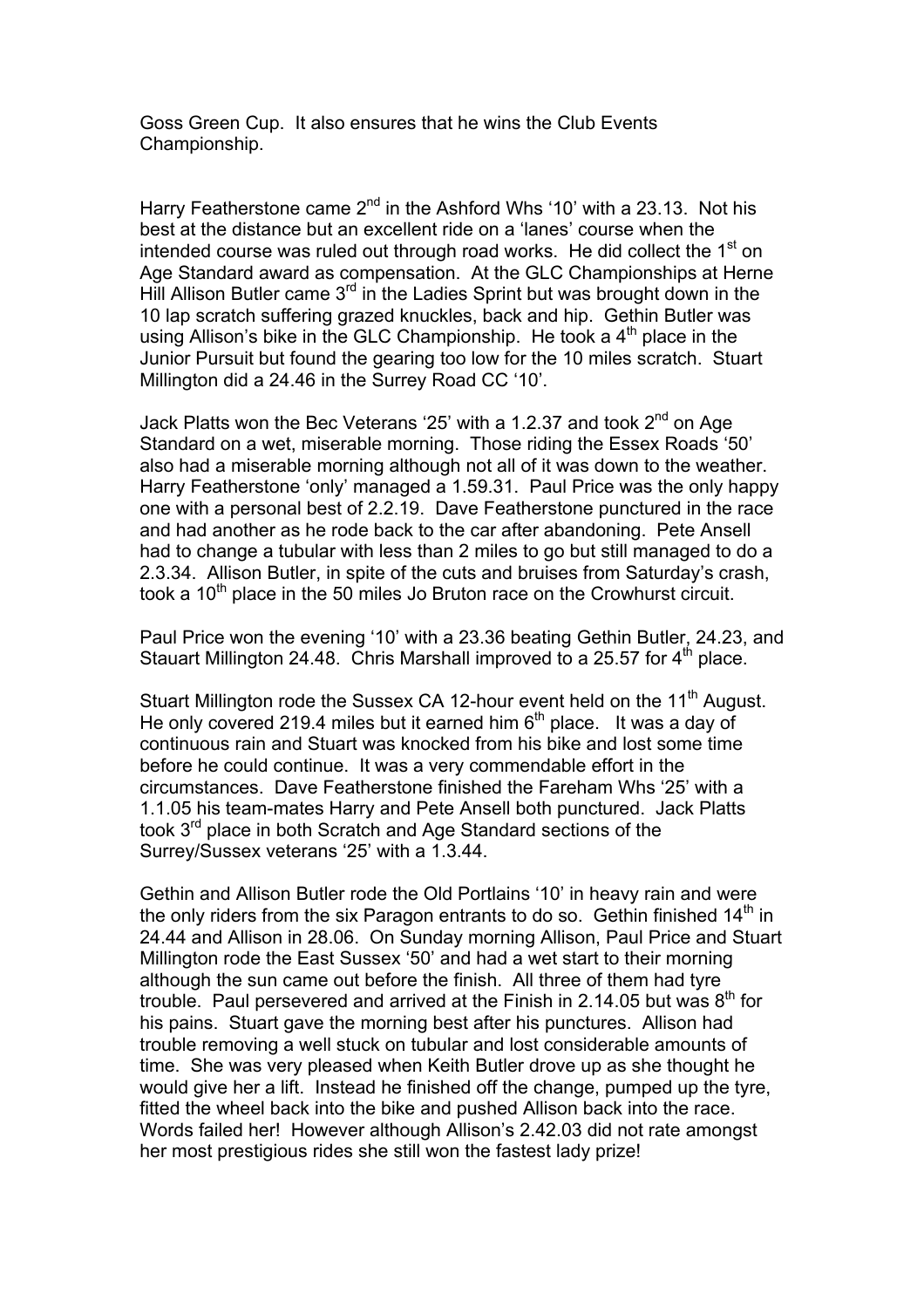Harry Featherstone and Jack Platts rode the Unity veterans '25'. Harry finished 7th in 58.18 and Jack clocked a 1.2.31. Strong crosswinds did not assist the riders at all.

The final evening '10' of the year on the Tandridge course was held on a warm evening for a change. Paul Price was fastest with a 23.50 followed by Gethin Butler, 24.04, and Dave Hayward on 25.30. Gethin Butler finished 9th in the Surrey League handicap on the M25 whilst Dave Hayward was placed in the main bunch. Gethin finished 11<sup>th</sup> in the Surrey RCC Summer Road race on the Henfold Hill Circuit.

Paul Price continues to improve at the longer distance. On the 18<sup>th</sup> August he knocked another 14 minutes from his personal best at the distance with a 4.7.14 in the ECCA '100'. That is a total of 37 minutes from last year's best time. Harry Featherstone won the Fryco Cup with a 2.4.53 from Gethin Butler whose 2.8.56 for his first '50' was done after a 30-mile ride to the Start. Stuart Millington came  $3<sup>rd</sup>$  with a 2.19.56. It could not have been much of a day as in the Combined Result there were only 37 finishers from the 60 entrants.

Harry Featherstone rode the Veterans National Championship '25' producing an excellent 56.42 for 5<sup>th</sup> fastest and  $7<sup>th</sup>$  on Age Standard. On Monday 26<sup>th</sup> August Harry had also finished  $4<sup>th</sup>$  in the Old Portlians '25' a 59.09 whilst Gethin Butler was 16<sup>th</sup> being timed in with a 1.2.27.

The Moon Trophy on the  $25<sup>th</sup>$  August provided Chris Marshall with his first win, albeit on Handicap. In his first '25' he recorded a 1.6.53 that with 11 minutes allowance gave him a handicap time of 55.53 and a clear 2 minutes lead in the main section of the Result. Paul Price was our fastest man in 2<sup>nd</sup> position in the race with a 1.2.58. Gethin Butler was  $3<sup>rd</sup>$  fastest in 1.3.33 and then came Stuart Millington 1.6.37, Dave Hayward 1.6.53, Chris Marshall 1.6.53, Allison Butler 1.11.56 and Graham Moore 1.17.49. Chris came 1<sup>st</sup> on handicap with Paul 4th, 58.58, Stuart  $5<sup>th</sup>$ , 1.0.37 and Gethin  $7<sup>th</sup>$ , 1.1.33, to enable the Paragon to take the Moon Trophy for fastest team on Handicap.

Chris Marshall came into cycle sport after he found a time-trial on a road on which he was driving. It appealed to him as a good way of keeping fit as well as an excellent way of burning out the stress of his job. On sampling the wares he found that it did the job beautifully. He could thrash along to his heart's content feeling relaxed and fulfilled at the end of the race. Unfortunately he also took the same view when he went road racing to the chagrin of many who just wanted a reasonably quiet ride. He and Gethin Butler got on like a house on fire! You can follow Chris' reasoning when you appreciate that in real life he was Professor C Marshall and lectured all over the world on Cancer Research.

On the 1<sup>st</sup> September Harry Featherstone produced his fastest '25' of the season with a 55.52 in the Southend & County '25' for  $4^{\text{th}}$  place. Jack Platts also did his fastest of the season with a 59.06 and the pair won the Fastest Team on Standard award. Paul Price did a 2.8.49 in the Oxonian '50'. Stuart Millington took 1.7.27 to cover the 25 miles in the  $29<sup>th</sup>$  Whs event.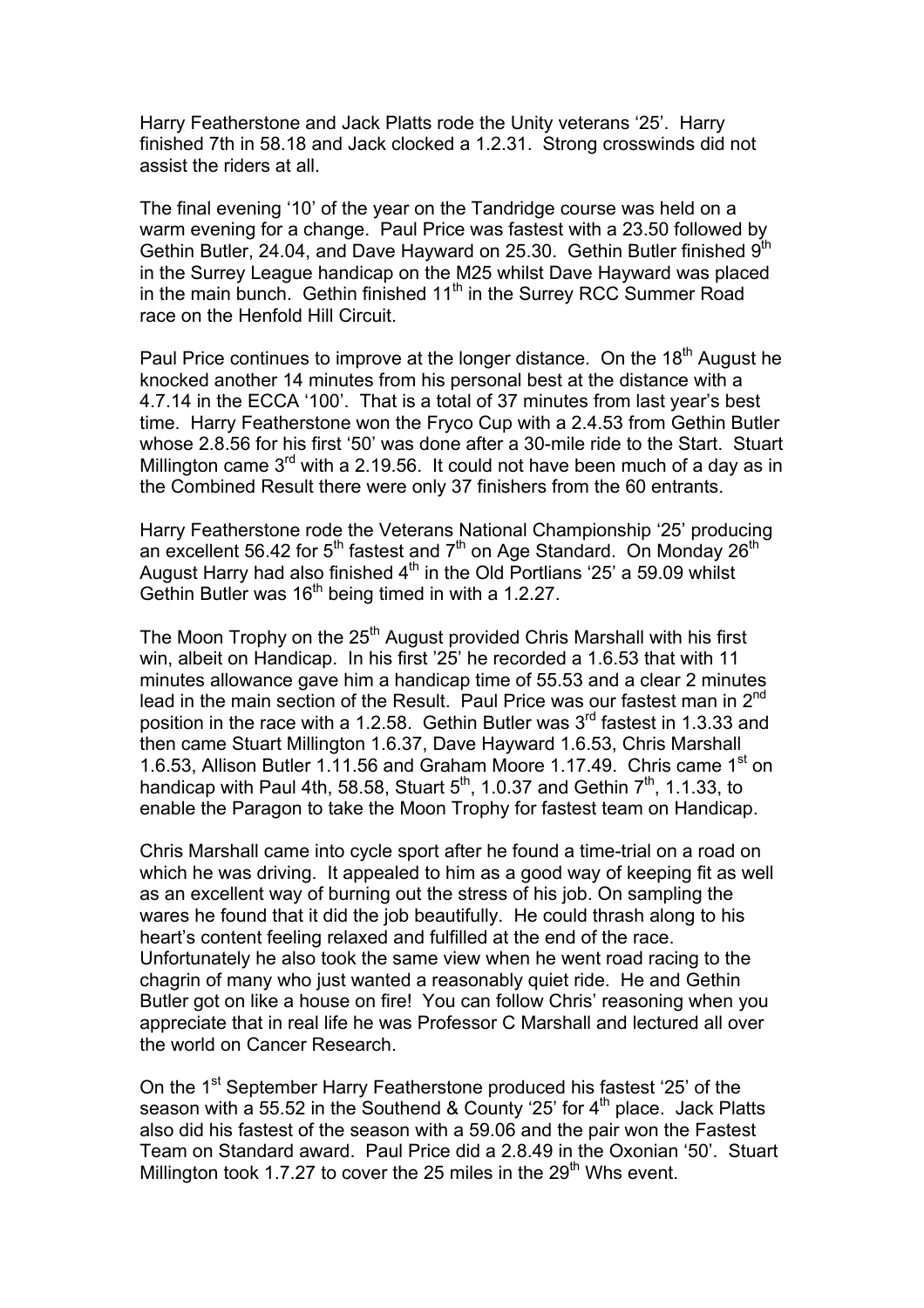Allison Butler came  $3<sup>rd</sup>$  in the SWLLCA '10' with a 25.29 just 18 seconds down on the winner and took  $3^{rd}$  on handicap as well. Gethin Butler rode the De Laune '10' and in rather unfavourable conditions went round in 25.33 to collect  $3^{rd}$  place in the Junior section. Paul Price rode down to the East Sussex events over week-end but due to spoke breakages had to ride a borrowed high pressure tyred wheel. On the Saturday he came  $6<sup>th</sup>$  with a 24.38 and on the Sunday a 1.1.17 for  $3^{rd}$  place and  $1^{st}$  on handicap. An excellent result but what could he have done with the faster wheel in?

Harry Featherstone went down to the Salisbury '25' but to be content with 'only' a 56.17. Gethin Butler won the Junior '10' with a 25.31 on the Tandridge course in front of Nick Morris, 27.21, and Graham Moore 28.15. Stuart Millington rode the Belle Vue '25' and took 1.5.41 for the distance.

In the ECCA Gethin Butler came within 1 second of the Club Junior '25' Record with a 1.0.09 for 19<sup>th</sup> place but did take the fastest junior award in the event. Harry Featherstone was 8<sup>th</sup> fastest with a 57.22, Dave Featherstone was pleased with his 1.0.26 (20<sup>th</sup>) as he had not raced for some weeks due to injury but Jack Platts was not happy with his 1.2.00.

On the 22<sup>nd</sup> September Harry Featherstone won the veterans section of the Rodney '10' with a 22.17 and was fastest on Age Standard. In the main event Dave Featherstone was our fastest with a 24.03, Kamesh Prasad did a personal best of 26.48 and Alistair Mitchell finished in 29.16.

The Club Track Championships, twice rained off, were eventually completed on the 22<sup>nd</sup> Septem, ber at Herne Hill. Gethin Butler won the Bert Chapman Cup for the 40o00m pursuit with a 5.40.88 from Dave Featherstoen, 5.58.03 and Les Black in  $3^{rd}$  place. Gethin also won the 500m Handicap for the Frank Burton Cup with Dave Featherstone in 2<sup>nd</sup> place and Alistair Mitchell in 3erd place. The 500m Sprint for the AEU Cup Dave Featherstone crossed the line in 1<sup>st</sup> place with Gethin  $2^{nd}$  and Alistair Mitchell  $3^{rd}$ . Gethin Butler and Les Black dominated the 5 miles. Gethin winning both Scratch and Points trophies and Les coming 2<sup>nd</sup>. The result of the Championship, therefore, was a win for Gethin Butler, Dave Featherstone in  $2^{nd}$  place and Les Black in  $3^{rd}$ spot.

In the Redbridge '25' Harry Featherstone recorded a 56.00 and Jack Platts a 59.46. In the Junior '10' Gethin Butler clocked a 25.23 and Robert Shepherd improved by a minute to 32.29. Allison Butler partnered her younger sister Megan on a tandem to be timed in with a 27.01.

A new Junior Record was set in the Mayne Cup '25' when Gethin Butler finished in 1.0.05 to beat the old record by 4 seconds on a foggy Holmwood course. Not only did he make fastest time he won the Mayne Cup itself from the Scratch mark. Second fastest was Les Black with a 1.4.19 and in 3<sup>rd</sup> place was Graham O'Sullivan having his one and only race of the season with a 1.5.04. Second on handicap was Simon Pipe with a nett 1.1.39. The 3<sup>rd</sup>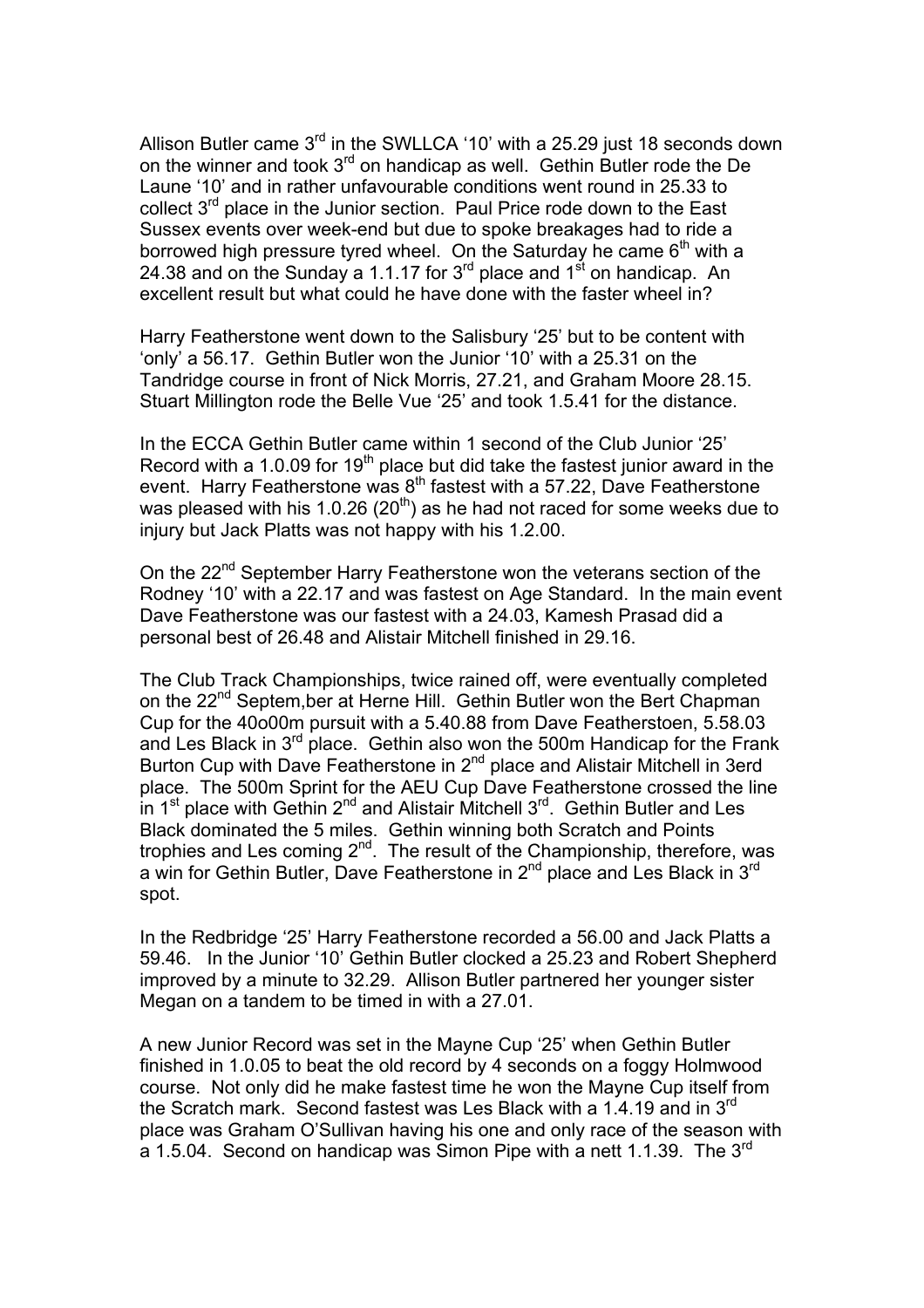Plaeced rider was Les Black on 1.2.19. Harry Featherstone rode the Viking '50' and had a personal best of 1.54.10 for  $8<sup>th</sup>$  place and fastest on Age Standard.

Harry Featherstone took  $2^{nd}$  place in the CC Bexley '10' with a 22.19 and  $2^{nd}$ place on Age Standard. On the Sunday he came 7<sup>th</sup> and 3<sup>rd</sup> on Age Standard in the Verulam '25' on the North Road. He was actually outside the hour with a 1.0.04. Dave Feratherstone accompanied him and finished with a 1.2.30. Also mention in this weeks section in the Blah is that Ray Puttick has gathered enough points on his BCF Racing Licence to be upgraded to 2<sup>nd</sup> Category but no record of his individual achievements have been recorded.

The destination of two of the Club Trophies was decided at the Junior '15' on the  $6<sup>th</sup>$  October. Gethin Butler clinched the Junior Championship with a winning 36.22 and Robert Shepherd with his 50.02 for 2<sup>nd</sup> place qualified for the Aubrey Hill Juvenile Shield. In 3rd place, having her first solo race was Megan Butler who finished in 54.01.

Ranmore Common was the battleground for the Club Hill Climb and it saw Gethin Butler snatch yet another trophy when he won the Les Black Cup by climbing the hill in 4.11. Graham O'Sullivan came  $2<sup>nd</sup>$  in 4.26 and Chris Marshall came  $3<sup>rd</sup>$  in 4.33.

In the ECCA (Clubs G-N) '25' Harry Featherstone got within 12 seconds of the Club Record for the distance with a personal best of 55.02. His finishing position is not known. Dave Featherstone finished in 58.44. The following morning they rode the Redmon 'Gentlemens 2-up'. The idea is that the fastman sits at the front and the slower veteran, or gentleman, is towed along behind. This year as Dave has been plagued by a knee injury he is not as fit as Harry and had to endure 42 minutes plus 16 seconds of continual hectoring to go faster! He was not happy at the Finish. Les Black teamed up with Neil Hoban and finished  $9<sup>th</sup>$  fastest team with a 40.34. Dave Lovell made a rare racing appearance when he entered the South Western RC '10'. As is Dave's wont he put in an excellent ride to finish in  $9<sup>th</sup>$  place with a 22.40.

We only had two entries in Len's '10' this year on the Wrotham Heath course. Gethin and Megan went round on a tandem in 25.23 whilst Keith Butler had a very uncomfortable ride of 28.52 balancing on a wobbly saddle when the clamp broke. The Marshals on one of the roundabout half way back from the turn had a laugh when they heard Megan say to Gethin. "Are we at the turn yet?" Well you can't tell if you keep your eyes shut, can you?

On the 28<sup>th</sup> October the Annual Map Reading Competition took place at Hatfield Heath. Gethin Butler took the individual honours in 1.12.18 beating the favourite, Dan Burgess, Century, by over 2 minutes. Stuart Millington came  $5<sup>th</sup>$  in 1.30.35, Keith Butler  $6<sup>th</sup>$  in 1.30.45 but they were not fast enough to prevent the Century from taking the Team award by 4.11.52 to our 4.13.38.

Pete Ansell won the Freewheel Championship at Godstone with John McNee in 2<sup>nd</sup> place and Pete Corry 3<sup>rd</sup>.